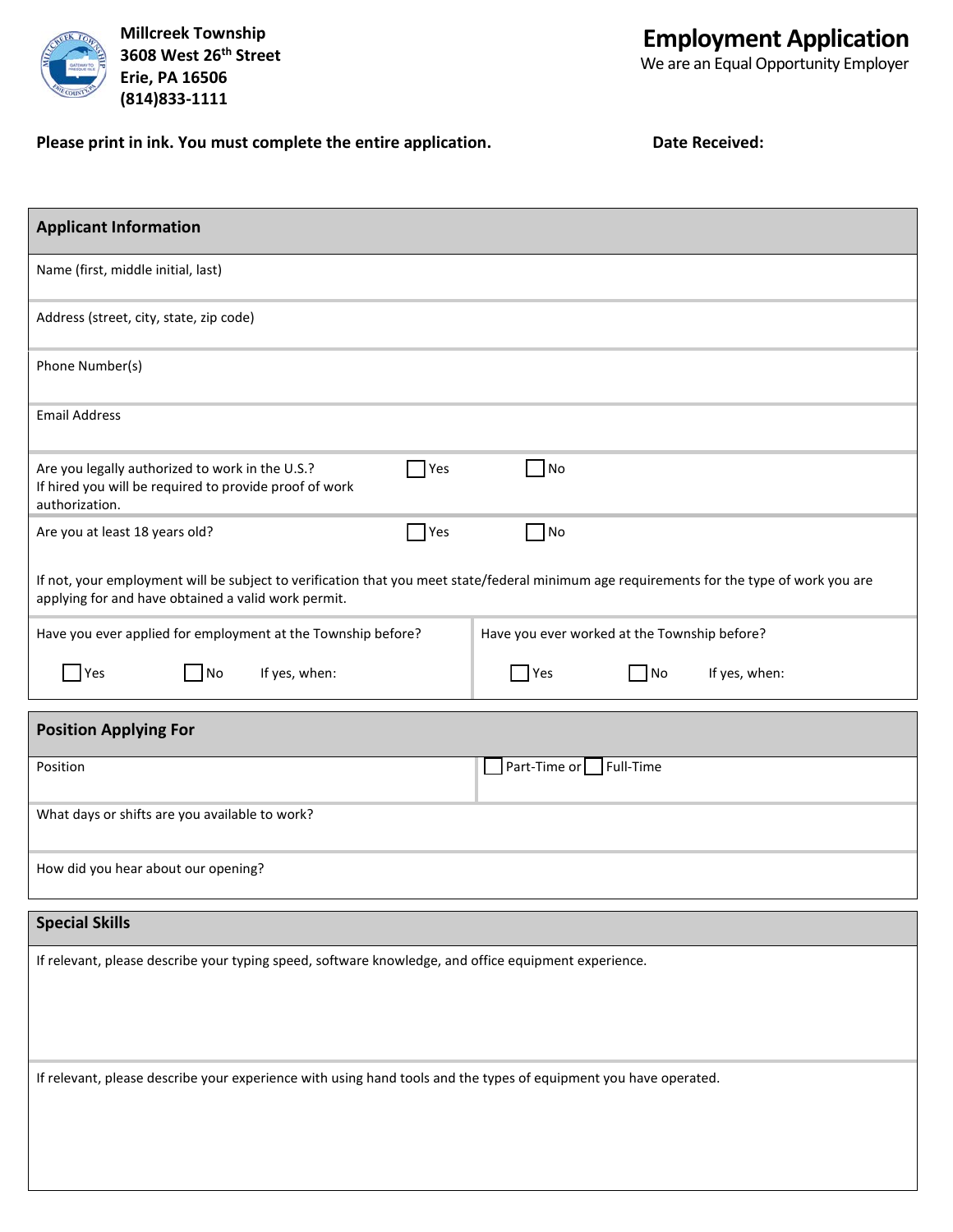| <b>Education</b>                                                                                                                                |                                                |                                 |            |                       |                            |                  |
|-------------------------------------------------------------------------------------------------------------------------------------------------|------------------------------------------------|---------------------------------|------------|-----------------------|----------------------------|------------------|
| School                                                                                                                                          |                                                | Name and Location (city, state) |            | No. Years<br>Attended | Diploma or Degree Received |                  |
| <b>High School</b>                                                                                                                              |                                                |                                 |            |                       | $\Box$ Yes                 | $\Box$ No        |
|                                                                                                                                                 |                                                |                                 |            |                       |                            |                  |
| College                                                                                                                                         |                                                |                                 |            |                       | Type:                      |                  |
|                                                                                                                                                 |                                                |                                 |            |                       | $\Box$ Yes                 | $\n  No\n$       |
|                                                                                                                                                 |                                                |                                 |            |                       |                            |                  |
| Graduate                                                                                                                                        |                                                |                                 |            |                       | Type:<br>$\Box$ Yes        | $\n  1$ No       |
|                                                                                                                                                 |                                                |                                 |            |                       |                            |                  |
|                                                                                                                                                 |                                                |                                 |            |                       | Type:                      |                  |
| Other (specify)                                                                                                                                 |                                                |                                 |            |                       | $\Box$ Yes                 | $\n  1$ No       |
|                                                                                                                                                 |                                                |                                 |            |                       |                            |                  |
|                                                                                                                                                 |                                                |                                 |            |                       | Type:                      |                  |
| <b>Training Courses</b>                                                                                                                         |                                                |                                 |            |                       |                            |                  |
|                                                                                                                                                 | List any relevant training programs completed. |                                 |            |                       |                            |                  |
| Course/Seminar                                                                                                                                  |                                                | Sponsoring Organization         | Content    |                       |                            | Date(s) Attended |
|                                                                                                                                                 |                                                |                                 |            |                       |                            |                  |
|                                                                                                                                                 |                                                |                                 |            |                       |                            |                  |
|                                                                                                                                                 |                                                |                                 |            |                       |                            |                  |
|                                                                                                                                                 |                                                |                                 |            |                       |                            |                  |
|                                                                                                                                                 |                                                |                                 |            |                       |                            |                  |
|                                                                                                                                                 |                                                |                                 |            |                       |                            |                  |
|                                                                                                                                                 |                                                |                                 |            |                       |                            |                  |
| <b>Required License(s)</b>                                                                                                                      |                                                |                                 |            |                       |                            |                  |
| If you required to drive a motor vehicle for the job you are applying for, state your:<br>Driver's License Number<br>State Issued<br>Expiration |                                                |                                 |            |                       |                            |                  |
| Commercial Driver's License? Ves No                                                                                                             |                                                | If yes, what class CDL?         | $A \cap B$ |                       |                            |                  |
| $\Box$ Yes<br>$\Box$ No<br>Are you licensed with any group, association or society relating to the job for which you are applying?              |                                                |                                 |            |                       |                            |                  |
| Registration or License Type                                                                                                                    |                                                | Registration or License Number  |            | State Issued          | <b>Expiration Date</b>     |                  |
| Registration or License Type                                                                                                                    |                                                | Registration or License Number  |            | State Issued          | <b>Expiration Date</b>     |                  |
| Registration or License Type                                                                                                                    |                                                | Registration or License Number  |            | State Issued          | <b>Expiration Date</b>     |                  |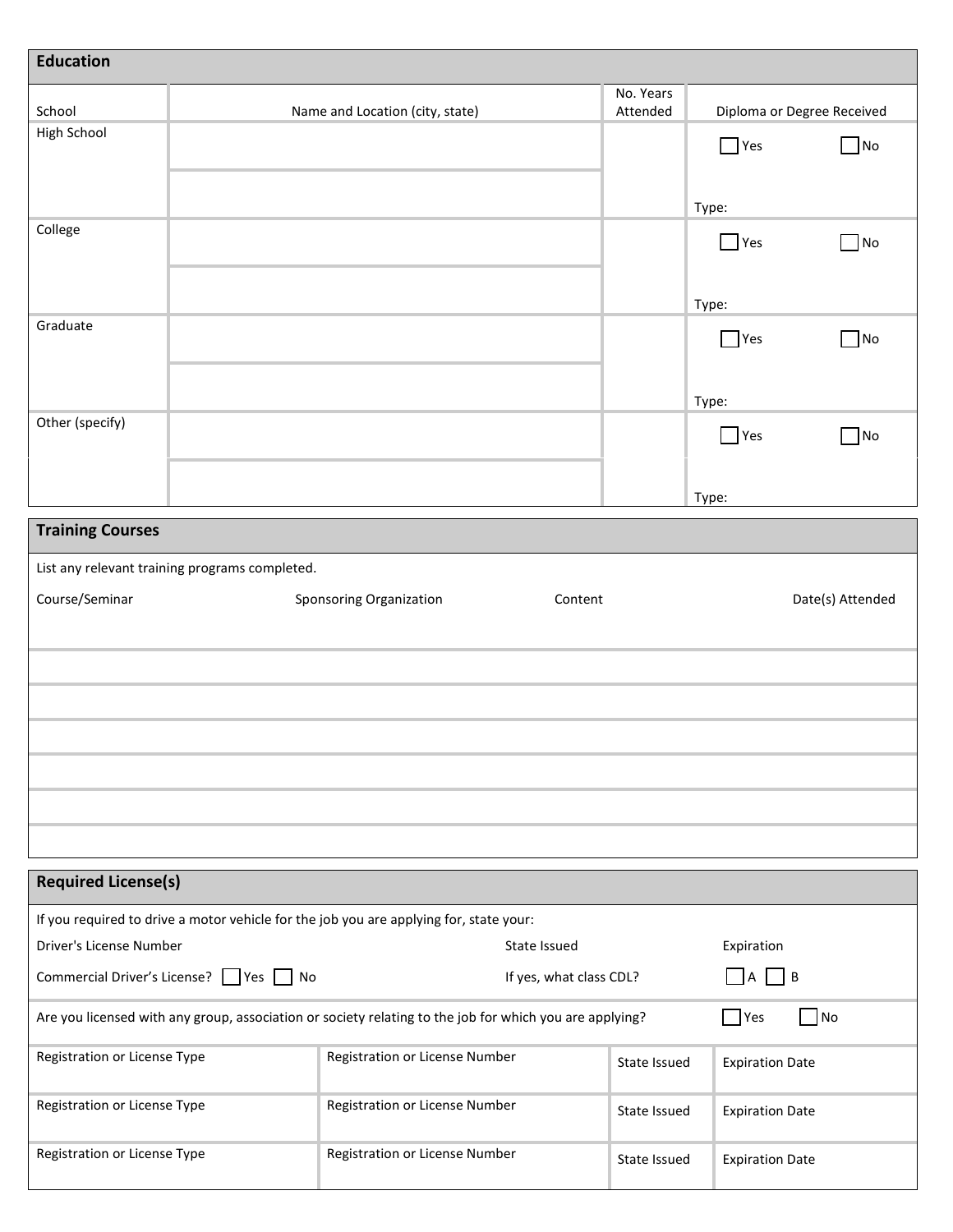| Employment History (Start with most recent; use separate sheet if necessary) |                                  |  |  |  |
|------------------------------------------------------------------------------|----------------------------------|--|--|--|
| Name of Employer                                                             | Phone Number                     |  |  |  |
| Address                                                                      |                                  |  |  |  |
| Job Title                                                                    | Employment Date (month and year) |  |  |  |
| Name of Immediate Supervisor                                                 | From<br>To                       |  |  |  |
| Description of Duties                                                        |                                  |  |  |  |
| Reason for Leaving                                                           |                                  |  |  |  |
| If currently employed, may we contact as a reference?                        | $Yes$ $\Box$<br>No               |  |  |  |
| Name of Employer                                                             | Phone Number                     |  |  |  |
| Address                                                                      |                                  |  |  |  |
| Job Title                                                                    | Employment Date (month and year) |  |  |  |
| Name of Immediate Supervisor                                                 | To<br>From                       |  |  |  |
| Description of Duties                                                        |                                  |  |  |  |
| Reason for Leaving                                                           |                                  |  |  |  |
| Name of Employer                                                             | <b>Phone Number</b>              |  |  |  |
| Address                                                                      |                                  |  |  |  |
| Job Title                                                                    | Employment Date (month and year) |  |  |  |
| Name of Immediate Supervisor                                                 | To<br>From                       |  |  |  |
| Description of Duties                                                        |                                  |  |  |  |
| Reason for Leaving                                                           |                                  |  |  |  |
| Name of Employer                                                             | Phone Number                     |  |  |  |
| Address                                                                      |                                  |  |  |  |
| Job Title                                                                    | Employment Date (month and year) |  |  |  |
| Name of Immediate Supervisor                                                 | To<br>From                       |  |  |  |
| Description of Duties                                                        |                                  |  |  |  |
| Reason for Leaving                                                           |                                  |  |  |  |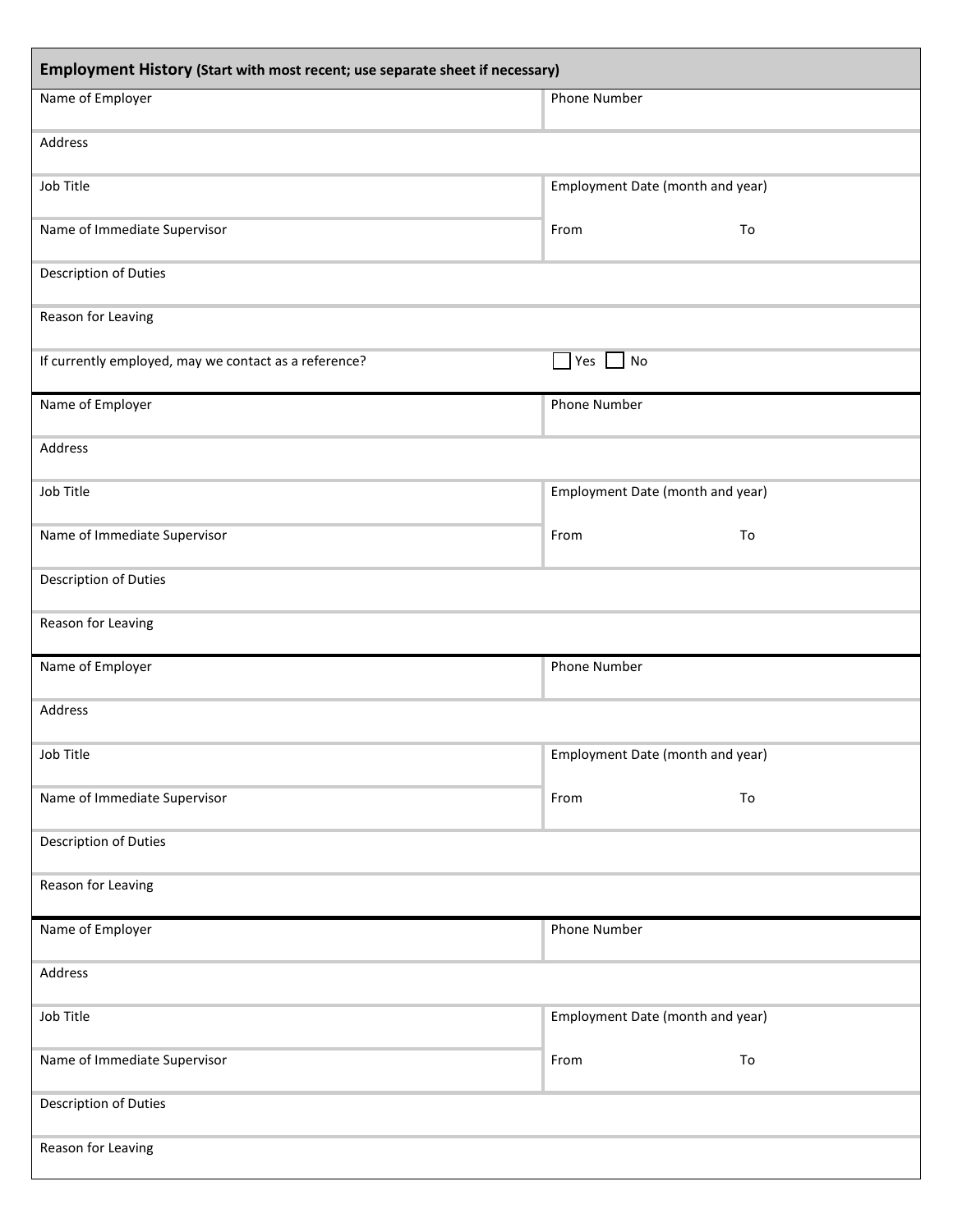| Employment References (List individuals familiar with your job qualifications (other than relatives or personal friends). |                     |  |
|---------------------------------------------------------------------------------------------------------------------------|---------------------|--|
| Name                                                                                                                      | <b>Phone Number</b> |  |
| Address                                                                                                                   |                     |  |
| Relationship                                                                                                              | How long known?     |  |
| Name                                                                                                                      | <b>Phone Number</b> |  |
| Address                                                                                                                   |                     |  |
| Relationship                                                                                                              | How long known?     |  |
| Name                                                                                                                      | <b>Phone Number</b> |  |
| <b>Address</b>                                                                                                            |                     |  |
| Relationship                                                                                                              | How long known?     |  |

## **Please Read Carefully Before Signing This Form**

- 1. All information I have provided in this application and otherwise in conjunction with my application for employment is true, complete, and correct to the best of my knowledge and belief. I understand that misrepresentations or omissions of any kind may result in denial of employment or be cause for subsequent dismissal if I am hired.
- 2. I expressly authorize the Township, its representatives, employees, or agents to investigate my responses on this application and contact any or all my former employers or any individuals familiar with me or my employment background for the purpose of verifying any information I have provided and/or for the purpose of obtaining any information, whether favorable or unfavorable, about me or my employment. I voluntarily and knowingly fully release and hold harmless any person or organization providing information pertaining to me or my employment.
- 3. I understand that, if I receive an offer of employment, I may be required to undergo a physical examination and drug screening. (Note: If this is a job requirement, you will be notified.)
- 4. Regardless of whether or not I become employed by the Township, I recognize that this application is not and should not be considered a contract of employment. I understand that employment at the Township is on an at-will basis and that my employment may be terminated with or without cause, and without notice, at any time, at my option or the Township's, unless specifically provided otherwise in a written employment contract or collective bargaining agreement. I further understand that no Township employee or representative has the authority to enter into a contract regarding duration or terms and conditions of employment other than an official of the Township, with approval from the Board of Supervisors, and then only by means of a signed, written contract that is expressly stated to be an employment contract.
- 5. The Township reserves the right to require additional information in the event an offer of employment is made, including but not limited to inquiries about criminal history.
- 6. This application is valid for 60 days from the date below.

| <b>Signature of Applicant</b> | Date |
|-------------------------------|------|
|                               |      |

**Thank you for your interest in Millcreek Township.**